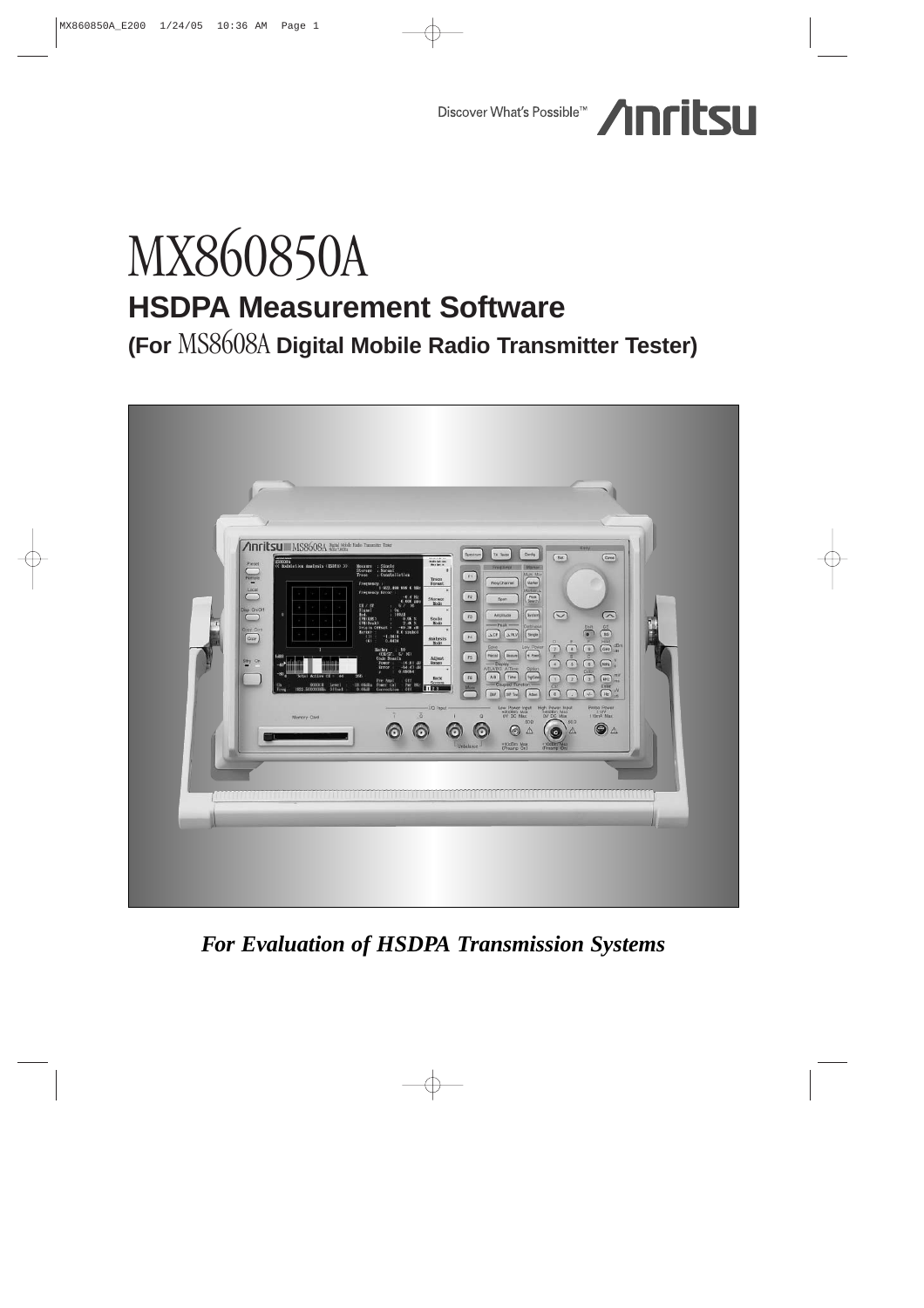# *Supporting HSDPA (High Speed DownLink Packet Access)*

## **– From R&D & Manufacturing to Construction & Maintenance –**

MX860850A HSDPA Measurement Software is the application software designed for MS8608A Digital Mobile Radio Transmitter Tester.

The installation of MX860850A enables the evaluation of transmitter side conforming to HSDPA standards.

# **Features**

- Base-band signal analysis for max. 4 multi carriers
- Modulation analysis per/ multi code channel
- CCDF measurement for 4 multi carriers

# **MX860850A measurement item**

Modulation analysis:

- Carrier frequency, Vector error (EVM), Phase error, Magnitude error
- Code domain analysis:

Code domain power, Code domain error

Demodulation data display

- Amplitude measurement: Transmission power, Linearity CCDF measurement
- IQ level measurement

This setup screen is for conditions necessary for HSDPA analysis, such as modulation accuracy and code domain power measurement. Measurement is performed with simple operations after parameter setup.

| <b>MS8608A</b><br><< Setup Common Parameter (HSDPA) >>                    |                                 | Setup<br>Paraneter |
|---------------------------------------------------------------------------|---------------------------------|--------------------|
|                                                                           |                                 |                    |
| Input                                                                     |                                 |                    |
| Terminal & Impedance                                                      | $\cdot$ [10-DC ]<br>15001       |                    |
| Spectrum                                                                  | : [Norma] ]                     |                    |
| Frequency                                                                 |                                 |                    |
| Frequency 0 Hz                                                            | : I <sub>0</sub> TH1            |                    |
| Channel & Frequency                                                       | r I<br>$OCH1 = [ 0.00000010]z1$ | Modulation         |
| <b>Channel Spacing</b>                                                    | $\cdot$ 1<br>5.000000MHz1       | Analysis           |
| <b>Signal</b>                                                             |                                 | $\rightarrow$      |
| Measuring Object                                                          | : IDown Link<br>п               |                    |
| Filter                                                                    | : [Filtering]                   | Demodulation       |
| Synchronization                                                           |                                 | Data               |
| Scrambling Code Sync. & Number : [Auto] (Using SCH)                       |                                 |                    |
|                                                                           |                                 |                    |
| Spreading Factor : [P-CPICH] = (256)<br>Channelization Codes Number : (0) |                                 | Power Meter        |
|                                                                           |                                 |                    |
| Trigger                                                                   | : [Free Run]                    |                    |
|                                                                           |                                 | 10                 |
|                                                                           |                                 | Leve l             |
|                                                                           |                                 | $\rightarrow$      |
|                                                                           |                                 |                    |
|                                                                           |                                 | CCDF               |
| c <sub>h</sub><br>0CH                                                     |                                 |                    |
| $0.0000000$ Hz<br>reu                                                     |                                 |                    |

# **Modulation analysis (constellation)**

Display pattern is selective from either constellation only or constellation and code domain. Constellation of the code channel selected on code domain screen is displayed.



# **Modulation analysis (vector error)**

Display pattern is selective from either vector error only or vector error and code domain. Residual vector error (rms) is 1% (typ.), enabling high-accuracy measurement.

| Normal<br><b>EVM</b><br>1 922.499 999 6 MHz<br>Error:<br>$-0.4$ Hz<br>$0.000$ ppn<br>5 / 16 | #<br>Trace<br>Format<br>$\boldsymbol{\mathcal{X}}$<br><b>Storage</b>                                                                                                                 |
|---------------------------------------------------------------------------------------------|--------------------------------------------------------------------------------------------------------------------------------------------------------------------------------------|
|                                                                                             |                                                                                                                                                                                      |
|                                                                                             |                                                                                                                                                                                      |
|                                                                                             |                                                                                                                                                                                      |
|                                                                                             | Mode                                                                                                                                                                                 |
| 0n                                                                                          | $\mathbf{R}$                                                                                                                                                                         |
| <b>160AM</b>                                                                                |                                                                                                                                                                                      |
|                                                                                             | Scale<br>Mode                                                                                                                                                                        |
| $-69.36$ dB<br>$0.0$ symbol<br>$0.47*$                                                      | $\ast$<br>Analysis<br>Mode                                                                                                                                                           |
| 50<br>$\cdot$                                                                               |                                                                                                                                                                                      |
| $-10.91$ dB                                                                                 | Adjust<br>Range                                                                                                                                                                      |
|                                                                                             | $\rightarrow$                                                                                                                                                                        |
| $:$ Off                                                                                     | Back<br><b>Screen</b>                                                                                                                                                                |
|                                                                                             | $0.95\;$ %<br>2.46 %<br>Origin Offset<br>Marker<br>(CH/SF:<br>5/16<br>Code Domain<br>Power:<br>$-54.47$ dB<br><b>E</b> rror<br>0.08094<br>÷<br>Pre Ampl<br>Pwr Mtr<br>Power Cal<br>. |

# **Parameter setup**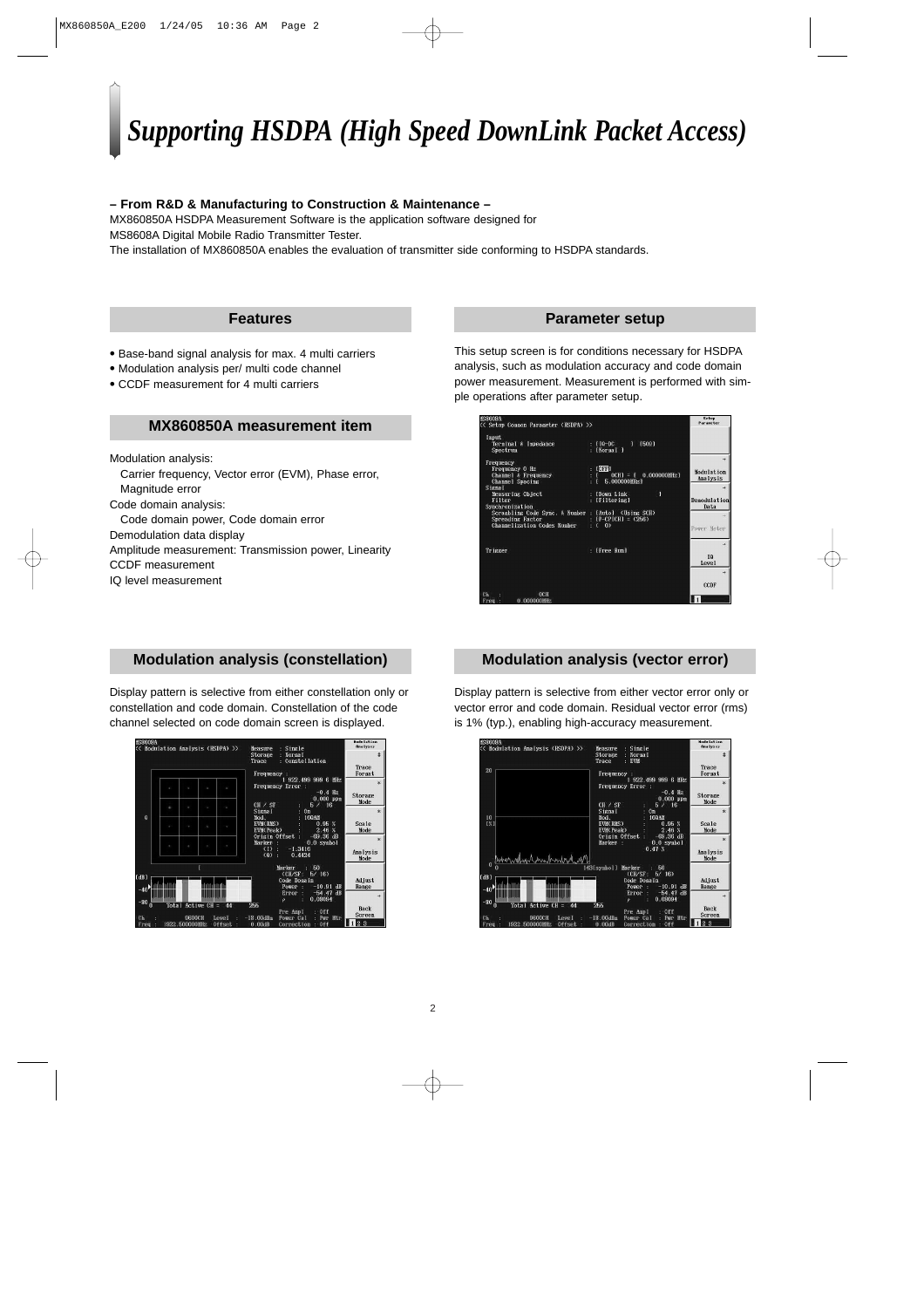# **Code domain analysis**

Code vs Slot can be displayed as well as normal code domain analysis display.

| <b>MS8608A</b><br><< Modulation Analysis (HSDPA) >><br>Heasure                                             | <b>Nodulation</b><br><b>Analysis</b><br>: Single                                                                                                                                       |
|------------------------------------------------------------------------------------------------------------|----------------------------------------------------------------------------------------------------------------------------------------------------------------------------------------|
| <b>Storage</b><br>Trace                                                                                    | #<br>: Normal<br>: Code vs Time                                                                                                                                                        |
| [dBn]                                                                                                      | Trace<br>5<br>Format<br>Slot Number :                                                                                                                                                  |
| $-25$                                                                                                      | $-11.39$<br>Fit Pwr<br>dBm<br>÷<br>$\mathbf{x}$<br>(CH/SF:<br>Marker<br>57<br>16 <sub>1</sub>                                                                                          |
| $-45$                                                                                                      | 160AM<br>Mod.<br><b>Storage</b><br>$-22.20$ dBm<br>Ahs.<br>Mode<br>$Re1.$ :<br>$-10.81$<br>dB                                                                                          |
| $-65$                                                                                                      | $\mathbf{R}$                                                                                                                                                                           |
| $-85$<br>1[Slot]                                                                                           | Analysis<br>30<br>Mode                                                                                                                                                                 |
| $L$ dB $1$<br>$-20$<br>$-40$                                                                               | Slot Number<br>Б<br>٠<br>Refresh<br>sc<br>00100<br>Wave Memory<br>Flt Pwr<br>$-11.39$ dBm<br>$\sim$<br><b>On</b><br>Off<br>50<br>Marker                                                |
| $-60$<br>$-80$                                                                                             | $CL/SF$ :<br>5/16<br>Signal<br>$_{0n}$<br>160АН<br>Mod.<br>Adjust<br>Ŧ.<br>Code Domain<br>Range                                                                                        |
| 255<br>Active $CH =$<br>$\Omega$<br>Total<br>44<br>c <sub>h</sub><br>$-18.00dBn$<br><b>9600CH</b><br>Level | $-10.81$ dB<br>Power<br>- 3<br>$\rightarrow$<br>Error<br>$-54.61$<br>$\mathbf{d}\mathbf{B}$<br>0.08288<br>p<br><b>Back</b><br>Off<br>Pre Ampl<br><b>Screen</b><br>Pwr Mtr<br>Power Cal |
| 1922.500000MHz<br>Offset<br>0.00dB<br>Freq                                                                 | 23<br>Off<br>Correction                                                                                                                                                                |

# **IQ level measurement**

Input voltage (rms value, p-p value) for IQ can be measured.



# **Demodulation data display**

Demodulation data display of multiple signals including 16QAM (10 frames max.) is available per code channel. Max. 10 frames of demodulation data can be outputted to a PC card.



# **CCDF measurement**

Display pattern is selective from either CCDF for instantaneous power and average power difference or APD. CCDF for 4 multi carriers can be measured.

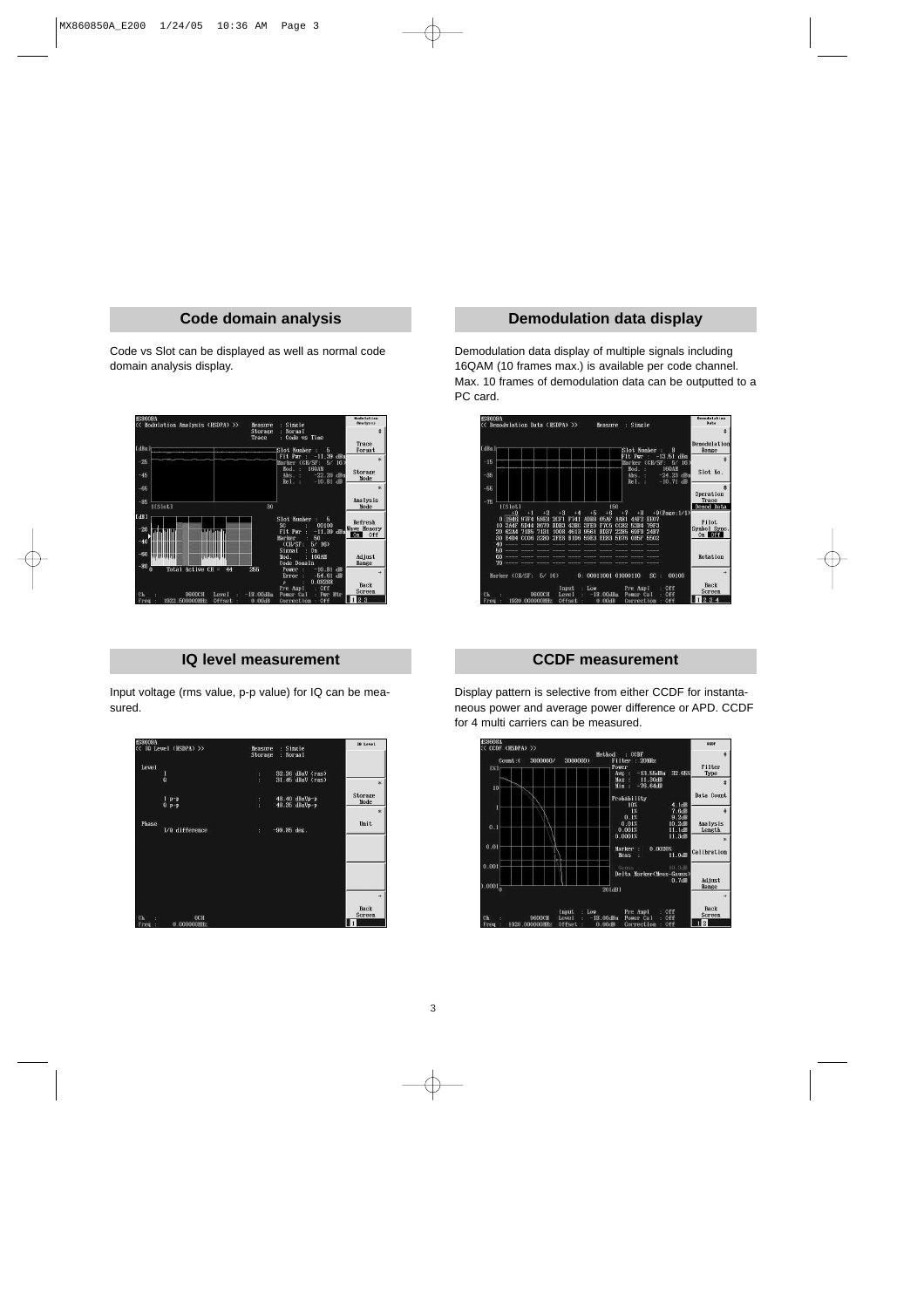# *Specifications*

Following specifications are guaranteed after optimized internal level (Range of internal receiver is automatically adjusted by pushing Adjust Range key).

| Modulation/<br>frequency<br>measurement | Measurement frequency<br>range | 50 MHz to 3 GHz, 50 MHz to 2.3 GHz (when MS8608A-08 is installed)                                                                                                                                                                                                                                                                                                                                                                                                                                 |
|-----------------------------------------|--------------------------------|---------------------------------------------------------------------------------------------------------------------------------------------------------------------------------------------------------------------------------------------------------------------------------------------------------------------------------------------------------------------------------------------------------------------------------------------------------------------------------------------------|
|                                         | Measurement level range        | -40 to +40 dBm (average power within burst, high power input)<br>-60 to +20 dBm (average power within burst, low power input)<br>$-80$ to +10 dBm (average power within burst, low power input, pre-amp on*1)                                                                                                                                                                                                                                                                                     |
|                                         | Carrier frequency accuracy     | ± (reference oscillator accuracy ±10 Hz), at 1 code channel (Modulation methods: QPSK)<br>Input level: $\geq -10$ dBm (high power input), $\geq -30$ dBm (low power input)<br>≥-40 dBm (low power input, pre-amp on*1)                                                                                                                                                                                                                                                                            |
|                                         | Modulation accuracy            | Residual vector error: <2.0%(rms), at 1 code channel (Modulation methods: QPSK)<br>Input level: ≥-10 dBm (high power input), ≥-30 dBm (low power input),<br>$\geq$ -40 dBm (low power input, pre-amp on <sup>*1</sup> )<br>Origin offset accuracy: ±0.5 dB, at 1 code channel (Modulation methods: QPSK)<br>Input level: ≥-10 dBm (high power input), ≥-30 dBm (low power input)<br>$\geq$ -40 dBm (low power input, pre-amp on <sup>*1</sup> )<br>For the signals with Origin Offset = $-30$ dBc |
|                                         | Waveform display               | Displays the following items for 1CH to multi CH input signals<br>Constellation<br>Vector error<br>Phase error<br>Amplitude error                                                                                                                                                                                                                                                                                                                                                                 |
| Code domain<br>analysis                 | Measurement frequency<br>range | 50 MHz to 3 GHz, 50 MHz to 2.3 GHz (When MS8608A-08 option is installed)                                                                                                                                                                                                                                                                                                                                                                                                                          |
|                                         | Measurement level range        | -40 to +40 dBm (average power within burst, high power input)<br>$-60$ to $+20$ dBm (average power within burst, low power input)<br>$-80$ to +10 dBm (average power within burst, low power input, pre-amp on*1)                                                                                                                                                                                                                                                                                 |
|                                         | Code domain power              | Input level: ≥+10 dBm (high power input), ≥-10 dBm (low power input),<br>$\geq$ -20 dBm (low power input, pre-amp on <sup>*1</sup> )<br>Modulation methods: QPSK<br>Accuracy: ±0.1 dB (code power: ≥-10 dBc), ±0.3 dB (code power: ≥-25 dBc),<br>the input signal does not have the origin offset                                                                                                                                                                                                 |
|                                         | Code domain error              | Input level: ≥+10 dBm (high power input), ≥-10 dBm (low power input),<br>≥-20 dBm (low power input, pre-amp on*1)<br>Modulation methods: QPSK<br>Spread factor: 512<br>Residual error: <- 50 dB, the input signal does not have the origin offset<br>Accuracy: ±0.5 dB (Error: -30 dBc), the input signal does not have the origin offset                                                                                                                                                         |
|                                         | Display function               | Code domain power, code domain error display<br>Supporting SF: 4 to 512<br>SF auto-detect function is equipped.<br>SCH level measurement function is equipped.                                                                                                                                                                                                                                                                                                                                    |
|                                         | Code vs. Slot measurement      | Code domain power is measured per slot (Max.150 slots) for the specified code channel.<br>(supporting compressed mode)                                                                                                                                                                                                                                                                                                                                                                            |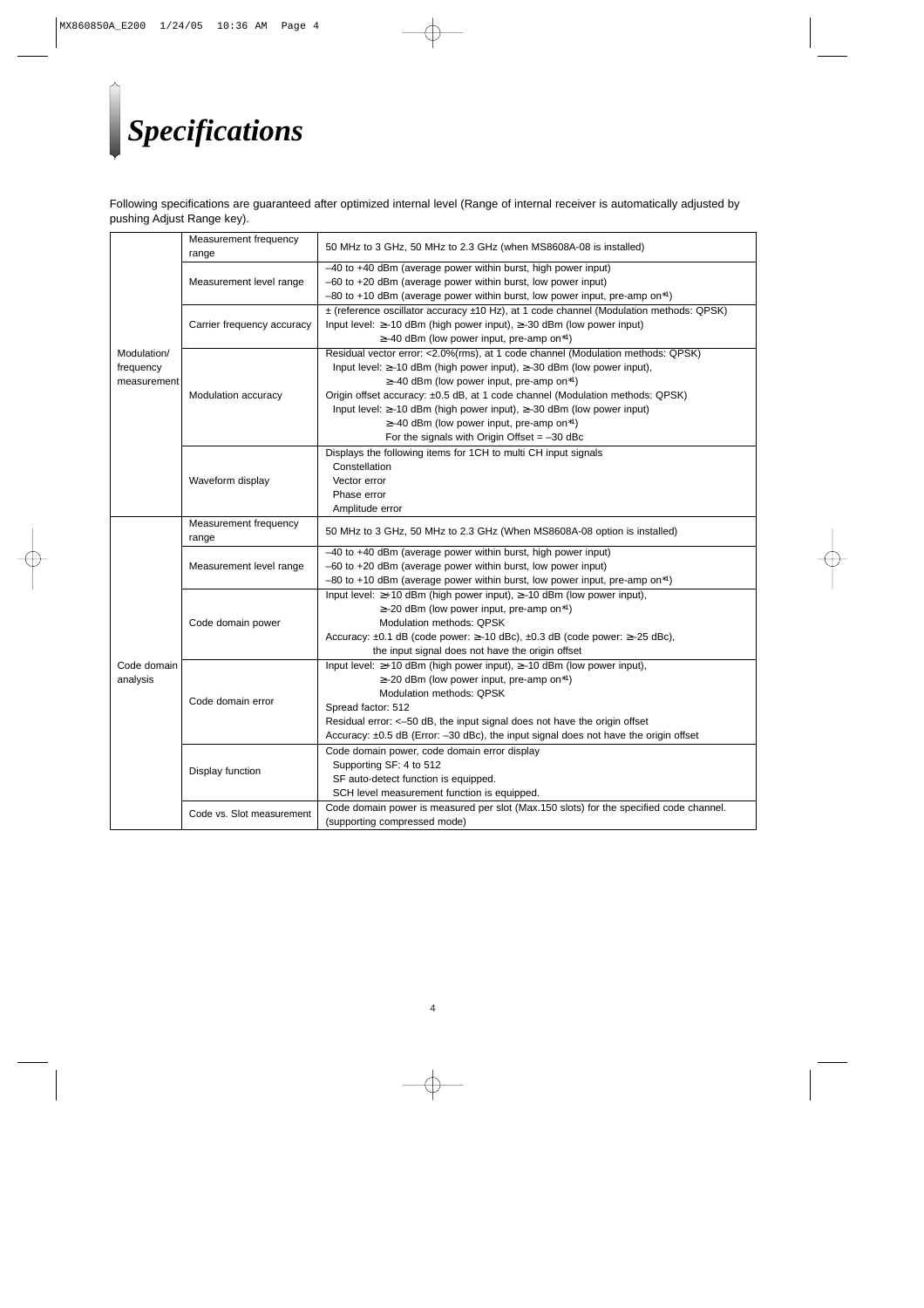|                            | Measurement frequency<br>range | 50 MHz to 3 GHz, 50 MHz to 2.3 GHz (when MS8608A-08 is installed)                          |
|----------------------------|--------------------------------|--------------------------------------------------------------------------------------------|
|                            |                                | -40 to +40 dBm (average power within burst, high power input)                              |
|                            | Measurement level range        | -60 to +20 dBm (average power within burst, low power input)                               |
|                            |                                | $-80$ to +10 dBm (average power within burst, low power input, pre-amp on*1)               |
|                            |                                | After level calibration with built-in power meter (executed automatically by a key push)   |
| Amplitude<br>measurement   |                                | Measurement range:                                                                         |
|                            | Tx power measurement           | 0 to +40 dBm (average power within burst, high power input)                                |
|                            |                                | $-20$ to $+20$ dBm (average power within burst, low power input)                           |
|                            |                                | -20 to +10 dBm (average power within burst, low power input, pre-amp on*1)                 |
|                            |                                | Accuracy: ±0.4 dB                                                                          |
|                            |                                | ±0.2 dB (0 to -40dB) unchanged reference level setup after range adjustment                |
|                            | Power measurement linearity    | Input level: ≥-10 dBm(high power input), ≥-30 dBm (low power input),                       |
|                            |                                | $\geq$ -40 dBm (low power input, pre-amp on <sup>*1</sup> )                                |
|                            | Filter select function         | Power value after passing RRC ( $\alpha$ = 0.22) filter can be measured                    |
|                            | Measurement frequency<br>range | 50 MHz to 3 GHz, 50 MHz to 2.3 GHz (when MS8608A-08 is installed)                          |
|                            |                                | -40 to +40 dBm (average power within burst, high power input)                              |
|                            | Measurement level range        | -60 to +20 dBm (average power within burst, low power input)                               |
| <b>CCDF</b><br>measurement |                                | $-80$ to +10 dBm (average power within burst, low power input, pre-amp on <sup>*1</sup> )  |
|                            |                                | CCDF:                                                                                      |
|                            | Measurement methods            | Displays an accumulation distribution of a ratio between instantaneous power and average   |
|                            |                                | power                                                                                      |
|                            |                                | APD: Displays a distribution of a ratio between instantaneous power and average power      |
|                            | Filter select function         | 20 MHz, 10 MHz, 5 MHz, 3 MHz, RRC: $\alpha$ = 0.22, RC: $\alpha$ = 0.22                    |
|                            | Input methods                  | Balance, Unbalance                                                                         |
|                            | Input impedance                | 1 M $\Omega$ (parallel capacitance: <100 pF), 50 $\Omega$                                  |
|                            |                                | Balance input                                                                              |
|                            | Input level range              | Differential voltage: 0.1 to 1.0 Vp-p, In-phase voltage: ≤±2.5 V (at input terminal)       |
|                            |                                | Unbalance input: 0.1 to 1.0 Vp-p (at input terminal), DC/AC coupling: Changeable           |
| Electric                   |                                | Modulation accuracy, code domain power, amplitude, IQ level                                |
| performance                | Measurement items              | Modulation accuracy measurement                                                            |
| (IQ input)                 |                                | Residual vector error: <2.0%(rms), typical 1.0%(rms), the input signal does not have the   |
|                            |                                | origin offset                                                                              |
|                            |                                | Input level: $\geq$ 0.1 V(rms), DC coupling                                                |
|                            |                                | Level measurement: Measures input level of I and Q (rms, p-p)                              |
|                            | IQ level measurement           | IQ phase difference measurement:                                                           |
|                            |                                | When the CW signal is inputted to I and Q input terminals, measures and displays the phase |
|                            |                                | difference between I- and Q- phase signals.                                                |

∗1: Can be set when MS8608A-08 option is installed in the main frame.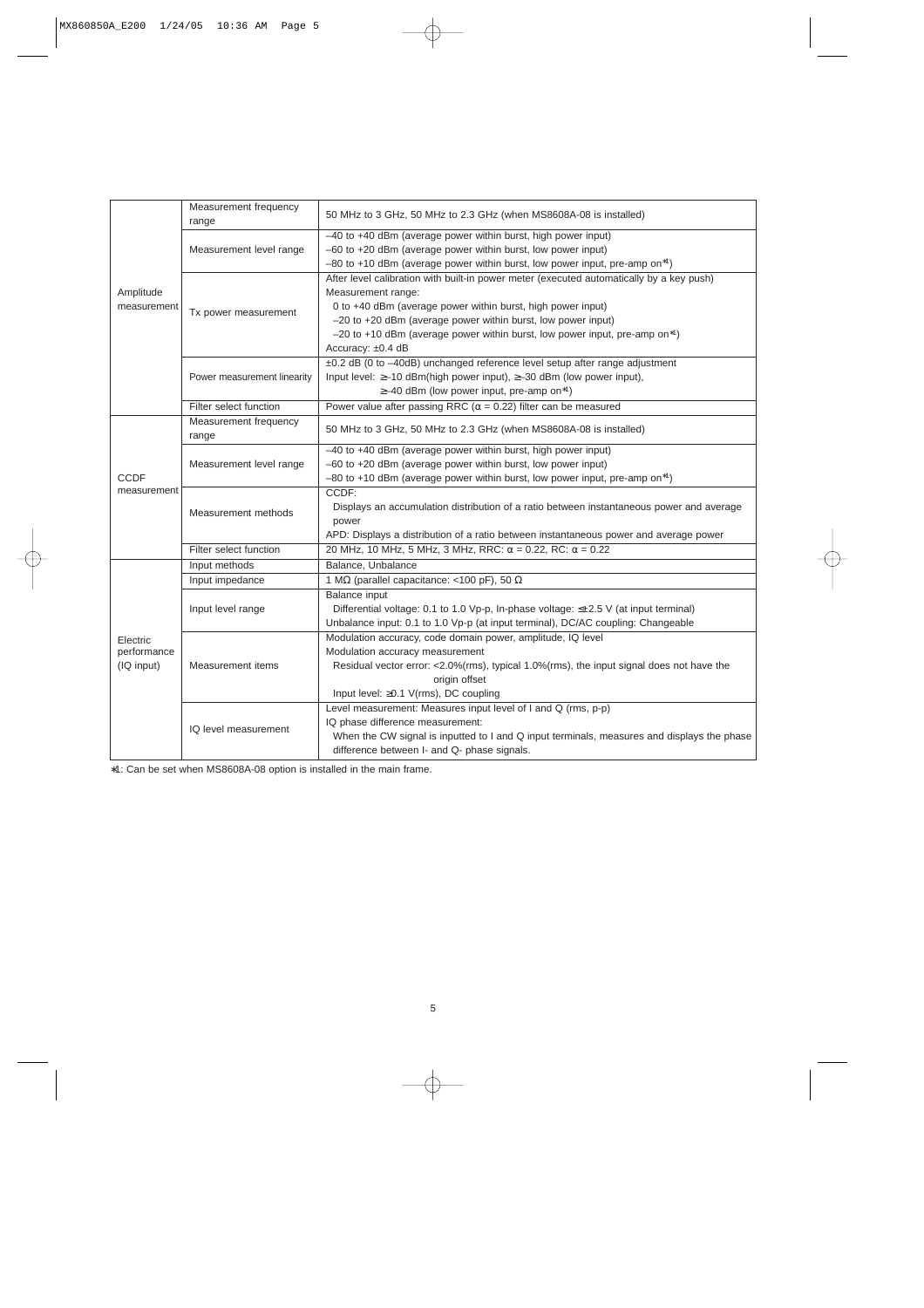# *Ordering Information*

Please specify the model/order number, name, and quantity when ordering.

| Model/Order No.        | Name                                                                                                                   |                |
|------------------------|------------------------------------------------------------------------------------------------------------------------|----------------|
| MX860850A              | – Main frame –<br><b>HSDPA Measurement Software</b>                                                                    |                |
| JT32MA3-NT1<br>W2131AE | - Standard accessories -<br>PC-ATA card (32MB, for MX860850A software backup):<br>MX860x50A operation manual (Vol. 1): | 1 pc<br>1 copy |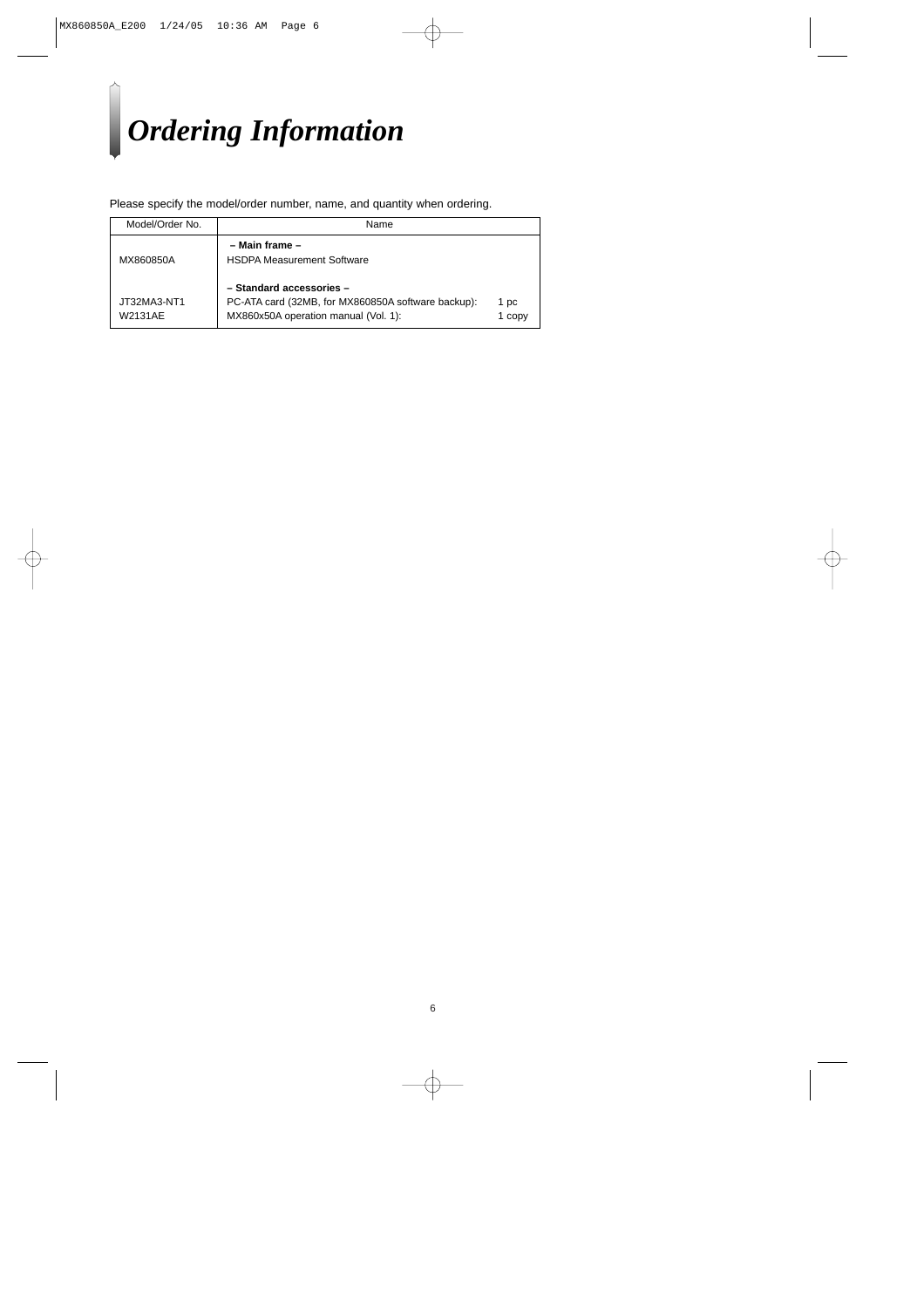Note: